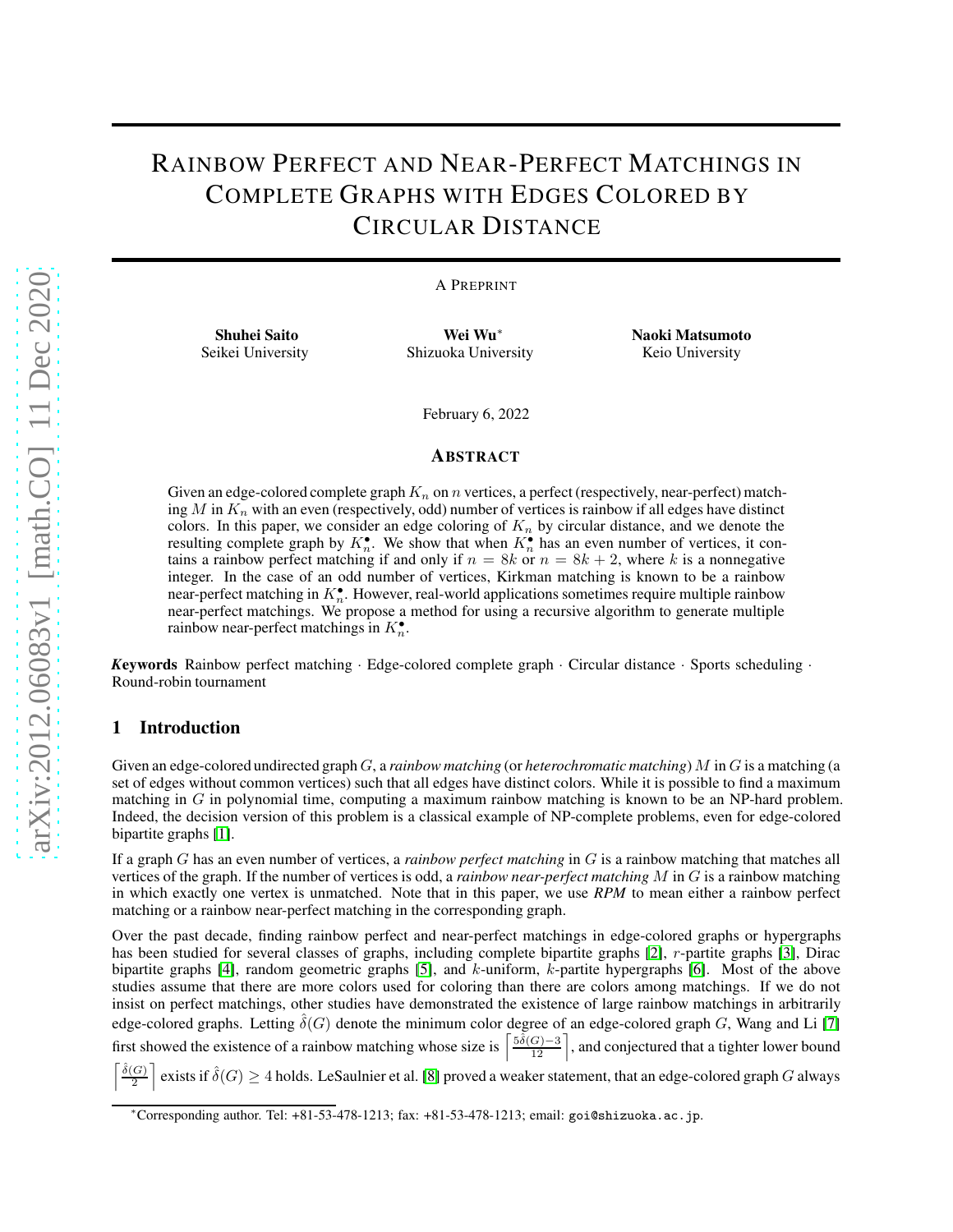contains a rainbow matching of size at least  $\frac{\hat{\delta}(G)}{2}$  $\frac{|G|}{2}$ . Kostochka and Yancey [\[9\]](#page-9-8) completed a proof of Wang and Li's conjecture. Letting n be the size of vertices of a graph G, Lo [\[10\]](#page-9-9) showed that an edge-colored graph G contains a rainbow matching of size at least k, where  $k = \min \left\{ \hat{\delta}(G), \frac{2n-4}{7} \right\}$ . If the graph is properly edge-colored (i.e., no two adjacent edges have the same color), several results [\[11,](#page-9-10) [12,](#page-9-11) [13,](#page-10-0) [14\]](#page-10-1) have provided lower bounds for the size of a maximum rainbow matching. Other recent studies [\[15,](#page-10-2) [16,](#page-10-3) [17\]](#page-10-4) have focused on finding large rainbow matchings under the stronger assumption that the given is strongly edge-colored. See Kano and Li [\[18\]](#page-10-5) for a deeper analysis of rainbow subgraphs in an edge-colored graph.

Many results related to rainbow matchings in complete graphs have also been obtained from Ramsey-type problems. Letting  $M_k$  denote a matching of size k, Fujita et al. [\[19\]](#page-10-6) determined  $AR(M_k, n)$  for  $k \ge 2$  and  $n \ge 2k + 1$  and provided a conjecture regarding  $AR(M_k, 2k)$ , where the anti-Ramsey value  $AR(H, n)$  is the smallest integer r such that for any exact r-edge coloring of  $K_n$ , there exists a subgraph isomorphic to H that is rainbow. Haas and Young [\[20\]](#page-10-7) confirmed the conjecture regarding  $AR(M_k, 2k)$  for  $k \geq 3$ . More Ramsey-type results can be found in a survey by Fujita, Magnant, and Ozeki [\[21\]](#page-10-8). To the best of our knowledge, there has been no research on finding RPMs in edgecolored complete graphs with exactly  $\lfloor \frac{n}{2} \rfloor$  colors. If we consider any exact  $\lfloor \frac{n}{2} \rfloor$ -edge coloring of  $K_n$  where  $n \ge 4$ , the results in [\[19\]](#page-10-6) show that the size of a maximum rainbow matching is bounded by  $\mathcal{O}\left(\sqrt{\frac{n}{2}}\right)$ . This indicates that there does not always exist an RPM in  $K_n$  by an arbitrary  $\lfloor \frac{n}{2} \rfloor$ -edge coloring. Thus, we consider RPMs in edge-colored complete graphs by a special  $\lfloor \frac{n}{2} \rfloor$ -edge coloring, called a circular-distance edge coloring. We show results for the existence and non-existence of such RPMs, and then propose a method for using a recursive algorithm to generate multiple RPMs when  $n$  is odd.

In this paper, all graphs are simple and undirected. A graph G is defined as  $G = (V, E)$ , where V (or  $V(G)$ ) is the set of vertices and E (or  $E(G)$ ) is the set of edges. We define a vertex set V containing n vertices as  $V = \{0, 1, \ldots, n-1\}$ , unless indicated otherwise. Given a graph G and a set of distinct colors  $C = \{c_1, c_2, \ldots\}$ , the *circular-distance edge coloring* of a graph G is a mapping  $h : E(G) \to C$ , where an edge  $\{i, j\} \in E(G)$  is colored as

$$
h(\{i,j\}) = c_{\min\{|i-j|, n-|i-j|\}}.\tag{1}
$$

<span id="page-1-1"></span>We denote by  $K_n^{\bullet}$  the edge-colored complete graph  $K_n$  with each edge e colored by  $h(e)$ . According to coloring [\(1\)](#page-1-0),  $K_n^{\bullet}$  is colored in exactly  $\lfloor \frac{n}{2} \rfloor$  colors, and it is not properly colored if  $n \geq 3$ . Here, we aim to find an RPM M in  $K_n^{\bullet}$ , that is, a rainbow matching M where  $|M| = \left\lfloor \frac{n}{2} \right\rfloor$ . Figures [1](#page-1-1) and [2](#page-2-0) respectively show examples of  $K_7^{\bullet}$  and  $K_8^{\bullet}$  with their RPMs.



(a) The edge-colored graph  $K_7^{\bullet}$ 



<span id="page-1-2"></span><span id="page-1-0"></span>(b) A rainbow near-perfect matching in  $K_7^{\bullet}$ 

Figure 1: Examples of  $K_7^{\bullet}$ 

Given an RPM M in  $K_n^{\bullet}$ , an  $\alpha$ -rotated matching of M denoted by  $\text{rot}(M, \alpha)$  is defined as

$$
rot(M, \alpha) = \{ \{ (i + \alpha) \bmod n, (j + \alpha) \bmod n \} \mid \forall \{ i, j \} \in M \}.
$$
 (2)

Figure [3](#page-2-1) shows the 1-rotated matching  $rot(M, 1)$  for the RPM M in Figure [1b.](#page-1-1) This example shows that if we arrange vertices  $0, 1, \ldots, n-1$  around a cycle in clockwise order,  $rot(M, \alpha)$  matches by rotating matching M by  $\frac{2\alpha}{n}\pi$  in the clockwise direction.

<span id="page-1-3"></span>If M is an RPM in the graph  $K_n^{\bullet}$ , we observe that the following properties hold from definition [\(2\)](#page-1-2): **Property 1.1.**  $\forall \alpha \in \mathbb{Z}$ ,  $\mathrm{rot}(M, \alpha)$  *is an RPM*,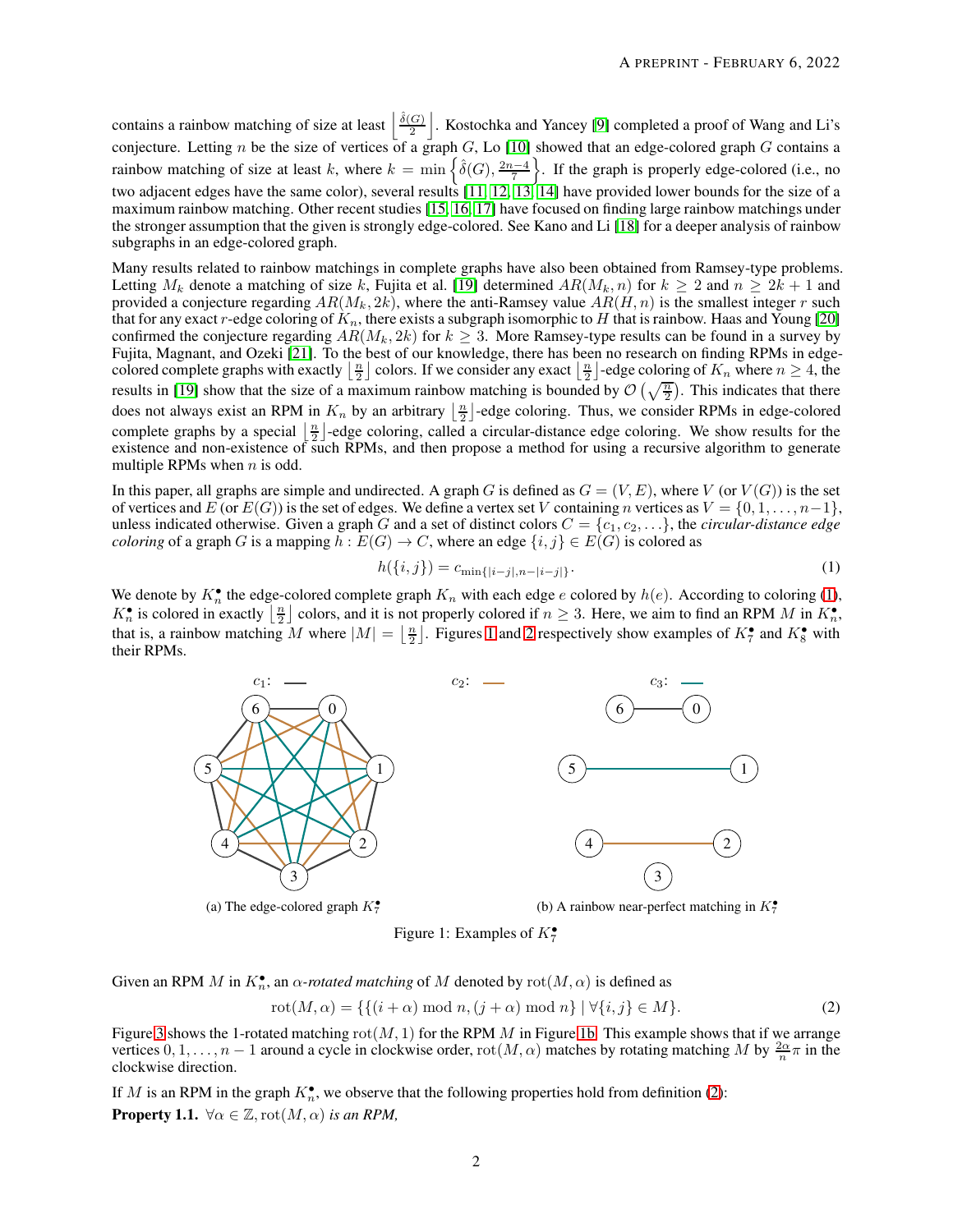<span id="page-2-0"></span>

(a) The edge-colored graph  $K_8^{\bullet}$ 

<span id="page-2-1"></span>



(b) A rainbow perfect matching in  $K_8^{\bullet}$ 

Figure 2: Examples of  $K_8^{\bullet}$ 



(a) A rainbow near-perfect matching M for  $K_7^{\bullet}$ 

(b) The 1-rotated matching  $rot(M, 1)$ 

Figure 3: Example 1-rotated RPM

**Property 1.2.**  $M = \text{rot}(M, 0)$ *,* **Property 1.3.** *If*  $\alpha' \equiv \alpha'' \pmod{n}$ ,  $\text{rot}(M, \alpha') = \text{rot}(M, \alpha'')$ ,

Next, we define the reversed matching of  $M$  as  $rev(M)$ :

$$
rev(M) = \{ \{n-1-i, n-1-j\} \mid \forall \{i,j\} \in M \}.
$$
\n(3)

<span id="page-2-2"></span>Figure [4](#page-2-2) shows the reversed matching  $rev(M)$  for the RPM M in Figure [2b.](#page-2-0) Given an RPM M in the graph  $K_n^{\bullet}$ , the



(a) A rainbow perfect matching  $M$  in  $K_8^{\bullet}$ 

<span id="page-2-3"></span> $\Omega$   $4) (3)$  

(b) The reversed matching  $rev(M)$ 

Figure 4: Example reversed RPM

<span id="page-2-4"></span>following properties hold by definition [\(3\)](#page-2-3): **Property 1.4.** The matching  $rev(M)$  is also an RPM in the graph  $K_n^{\bullet}$ , **Property 1.5.**  $rev(rev(M)) = M$ .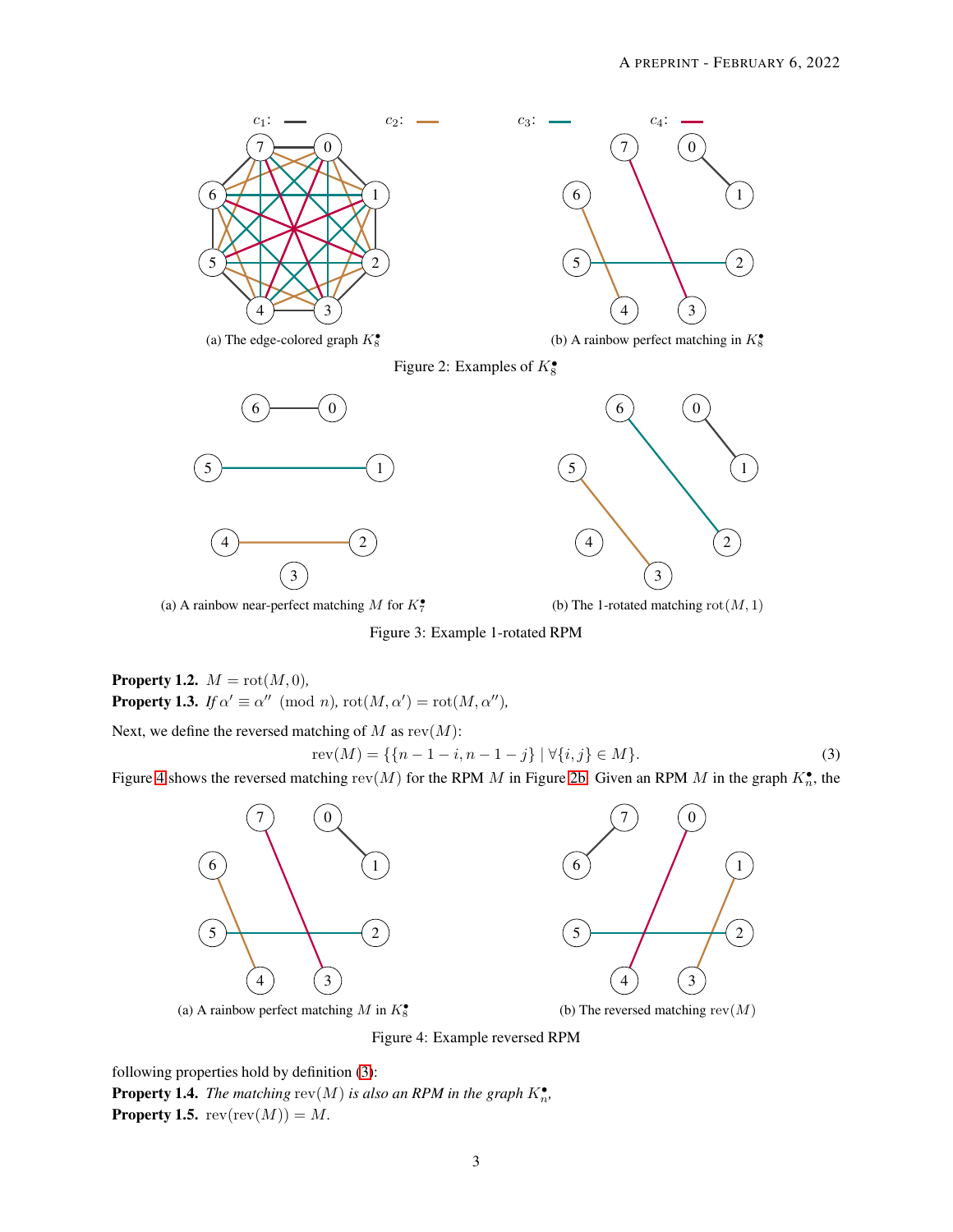#### 1.1 Round-robin tournament scheduling problem

In real-world applications, some combinatorial problems and their sub-problems are related to searches for an RPM in  $K_n^{\bullet}$ . A well-known example is scheduling for round-robin tournaments.

Given n teams (where n is even), a tournament organizer must decide which games take place in which rounds. The *round-robin tournament scheduling problem* (RTSP) aims to generate a schedule with  $n - 1$  rounds such that

- each pair of teams is matched exactly once, and
- each team plays exactly one game in each round.

Translating this problem into the language of graph theory, let each team be a vertex, and let an edge connecting vertices i and j represent a game between teams i and j. A perfect matching in the complete graph  $K_n$  thus describes a round of  $n/2$  games. Therefore, the RTSP with n teams is the problem of decomposing the complete graph  $K_n$  into  $n-1$  perfect matchings [\[22,](#page-10-9) [23,](#page-10-10) [24\]](#page-10-11).

Next, we show that a decomposition of  $K_n$  can be formed based on any rainbow near-perfect matching M in  $K_{n-1}^{\bullet}$ . Letting vertex  $i' \in V(K_{n-1}^{\bullet})$  be a vertex not matched by  $M$ ,

$$
rot(M, i) \cup \{ \{ (i'+i) \bmod (n-1), n-1 \} \}, \qquad \forall i \in \{0, 1, \dots, n-2 \}
$$
 (4)

is a feasible decomposition of  $K_n$ . Another decomposition using the reversed RPM rev(M) can be similarly constructed as

$$
rot(rev(M), i) \cup \{ \{ (n-1-i'+i) \bmod (n-1), n-1 \} \}, \qquad \forall i \in \{0, 1, \dots, n-2 \}.
$$
 (5)

Figure [5](#page-11-0) shows a feasible schedule for  $n = 8$  teams (a decomposition of  $K_8$ ) using method [\(4\)](#page-3-0) based on the RPM in Figure [1b.](#page-1-1) The matchings, generated by method [\(4\)](#page-3-0) or method [\(5\)](#page-3-1), partition the edge set of  $K_8$  into 7 perfect matchings. Kirkman [\[25\]](#page-10-12) first proposed this framework for scheduling round-robin tournaments. This approach uses a *Kirkman matching*  $M_n^{\text{kir}}$  in  $\hat{K_n^{\bullet}}$  as

<span id="page-3-1"></span><span id="page-3-0"></span>
$$
M_n^{\text{kir}} = \left\{ \{i, n-1-i\} \mid \forall i \in \left\{0, 1, \dots, \left\lfloor \frac{n}{2} \right\rfloor - 1 \right\} \right\}.
$$
 (6)

We call a schedule generated from Kirkman matching a *Kirkman schedule*. Figure [5](#page-11-0) shows a Kirkman schedule with 8 teams. A Kirkman matching  $M_n^{\text{kir}}$  has the following special properties:

<span id="page-3-3"></span>**Property 1.6.** A Kirkman matching  $M_n^{\text{kir}}$  in  $K_n^{\bullet}$  is an RPM if and only if  $n = 2$  or n is odd.

<span id="page-3-2"></span>**Property 1.7.** For an RPM M in the graph  $K_n^{\bullet}$ , if there exists  $\alpha$  such that  $\text{rot}(M,\alpha) = \text{rev}(M)$ , then there exists  $\beta$ *such that*  $M = \text{rot}(M_n^{\text{kir}}, \beta)$ *.* 

Property [1.7](#page-3-2) indicates that Kirkman matching  $M_n^{\text{kir}}$  and its  $\alpha$ -rotated matchings are the only matchings that make decomposition [\(4\)](#page-3-0) and decomposition [\(5\)](#page-3-1) the same.

#### 1.2 Normalization

Although Kirkman scheduling is popular for generating schedules for round-robin tournaments in European soccer leagues [\[26\]](#page-10-13), it can produce unbalanced or unfair schedules [\[27,](#page-10-14) [28\]](#page-10-15). Other feasible solutions to the RTSP (non-Kirkman schedules) may thus be needed for the next scheduling stage. To obtain different solutions by using method [\(4\)](#page-3-0) and method [\(5\)](#page-3-1), we first design an algorithm norm $(M)$  that normalizes an RPM M using reverse and rotate operations. Algorithm [1](#page-4-0) shows details of this normalization. We first clockwise rotate the matching  $M$  until edge  $\{0, n-1\} \in M$  meets (lines [1–](#page-4-1)[4\)](#page-4-2). We then check each edge  $\{i, j\}$  in M in ascending order of their color indexes. For the current edge  $\{i, j\}$ , if  $i + j > n - 1$ , the normalization finishes and returns rev $(M)$ ; if  $i + j < n - 1$ , the normalization ends with the current  $M$  (lines [5](#page-4-3)[–12\)](#page-4-4). The normalization procedure returns the current  $M$  when all edges have been checked (line [13\)](#page-4-5).

Properties [1.1](#page-1-3) and [1.4](#page-2-4) ensure that if M is an RPM in the graph  $K_n^{\bullet}$ , the normalization norm $(M)$  is still an RPM. We call an RPM M a *normalized PRM* (N-RPM) if  $norm(M) = M$ .

Regarding N-RPMs in the graph  $K_n^{\bullet}$ , the following properties hold:

<span id="page-3-4"></span>Property 1.8. *If two N-RPMs* M *and* M′ *are different,* M′ *cannot be obtained from* M *by using* α*-rotate operators and reverse operators,*

**Property 1.9.** A Kirkman matching  $M_n^{\text{kir}}$  is an N-RPM.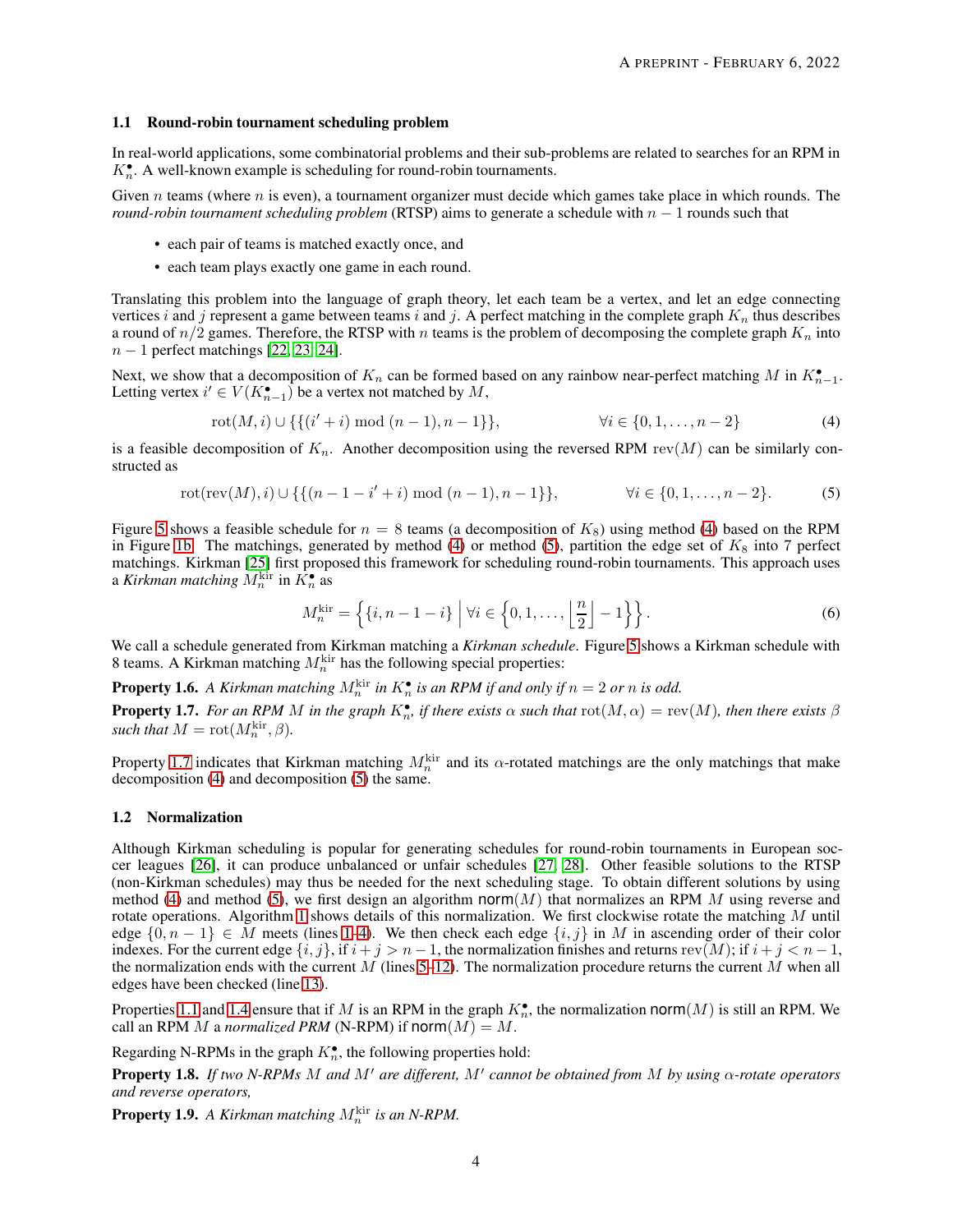<span id="page-4-0"></span>**Algorithm 1** Normalize a rainbow perfect matching:  $norm(M)$ 

<span id="page-4-3"></span><span id="page-4-2"></span><span id="page-4-1"></span>Input: an RPM M. 1: Let  $\{i, j\}$  be the edge colored in  $c_1$  in M and  $j > i$ . 2: **if**  $\{i, j\} \neq \{0, n - 1\}$  then 3:  $M \leftarrow \text{rot}(M, -j)$ . 4: end if 5: for  $k=2$  to  $k=\left\lfloor \frac{n}{2}\right\rfloor$  do 6: Let  $\{i, j\}$  be the edge colored in  $c_k$  in M. 7: **if**  $i + j < n - 1$  then 8: return M. 9: else if  $i + j > n - 1$  then 10: return rev $(M)$ . 11: end if 12: end for 13: return M.

## <span id="page-4-5"></span><span id="page-4-4"></span>2 Rainbow perfect matchings in  $K_n^{\bullet}$  with an even number of vertices

Letting  $k$  be a nonnegative integer, we show the results of considering the following two cases:

- $n = 8k$  or  $n = 8k + 2$ ;
- $n = 8k + 4$  or  $n = 8k + 6$ .

## 2.1 Non-existence of an RPM when  $n = 8k + 4$  or  $n = 8k + 6$

We show the non-existence of RPM in the graph  $K_n^{\bullet}$  for any  $n \in \{8k+4, 8k+6\}$ .

**Theorem 2.1.** *For any*  $k \in \mathbb{Z}_{\geq 0}$ *, no RPM exists in the graph*  $K_n^{\bullet}$  *if*  $n \in \{8k+4, 8k+6\}$ *.* 

*Proof.* We color all vertices in  $K_n^{\bullet}$  using a function  $\chi: V(K_n^{\bullet}) \to \{black, white\}$ :

<span id="page-4-6"></span>
$$
\chi(v) = \begin{cases} black & \text{if the label of } v \text{ is an odd,} \\ white & \text{if the label of } v \text{ is an even.} \end{cases}
$$
(7)

First consider the case where  $n = 8k + 4$ . Function  $\chi$  obtains  $4k + 2$  black vertices and  $4k + 2$  white ones in  $K_{8k+4}^{\bullet}$ . Assume there exists an RPM M in  $K_{8k+4}^{\bullet}$ ; that is, M is a matching in  $K_{8k+4}^{\bullet}$  containing colors  $c_1, c_2, \ldots, c_{4k+2}$ . According to the edge coloring in [\(1\)](#page-1-0), edges with colors  $c_1, c_3, \ldots, c_{4k+1}$  in M occupy  $2k + 1$  black vertices and  $2k+1$  white ones, because the endpoints of each edge are colored in different colors. The remaining edges in M with colors  $c_2, c_4, \ldots, c_{4k+2}$  consume an even number of vertices in both white and black, because the endpoints of each edge are same-colored. This contradicts the fact that numbers of white and black vertices in  $K_{8k+4}^{\bullet}$  are both even.

A similar result holds for the case of  $n = 8k + 6$ , where using function  $\chi$  in [\(7\)](#page-4-6) obtains  $4k + 3$  black vertices and  $4k+3$  white ones. Assume there exists an RPM M in  $K_{8k+6}^{\bullet}$  containing colors  $c_1, c_2, \ldots, c_{4k+3}$ . The edges in M with colors  $c_1, c_3, \ldots, c_{4k+3}$  account for  $2k + 2$  black vertices and  $2k + 2$  white ones because the endpoints of each edge are differently colored. Edges colored  $c_2, c_4, \ldots, c_{4k+2}$  in M require an even number of both black and white vertices, because the endpoints of each edge are same-colored. This contradicts the fact that the numbers of white and black vertices in  $K_{8k+6}^{\bullet}$  are both odd. □

#### 2.2 Existence of an RPM when  $n = 8k$  or  $n = 8k + 2$

First consider the case where  $k = 0$ . The existence of an RPM is obvious because  $\emptyset$  and  $\{\{0, 1\}\}\$ are the RPMs in  $K_0^{\bullet}$ and  $K_2^{\bullet}$ , respectively. We then focus on  $n = 8k$  and  $n = 8k + 2$  with  $k \ge 1$ . For such cases, we design the following matching  $T_n$  in the graph  $K_n^{\bullet}$ :

$$
T_n = T'_n \cup T''_n \cup T''_n \cup \bar{T}_n \tag{8}
$$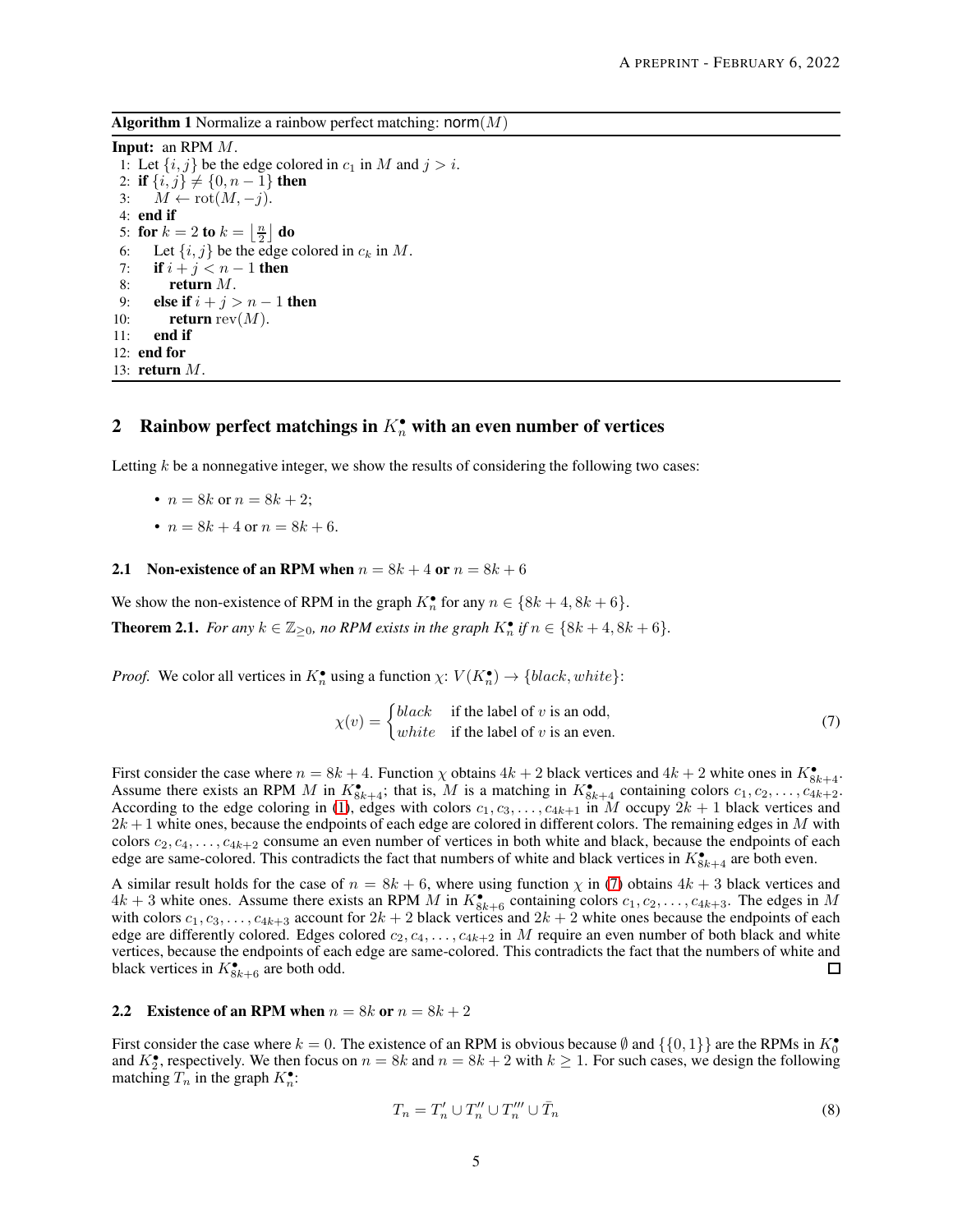where

<span id="page-5-2"></span>
$$
T'_{n} = \begin{cases} \{\{1+i, 8k-2-i\} \mid i=0, 1, \ldots, 2k-3\} & \text{if } n=8k, \\ \{\{1+i, 8k-i\} \mid i=0, 1, \ldots, 2k-2\} & \text{if } n=8k+2; \end{cases}
$$
(9)

$$
T_n'' = \begin{cases} \{ \{2k+i, 6k-i\} \mid i = 0, 1, \dots, k-1 \} & \text{if } n = 8k, \\ \{ \{2k+1+i, 6k+1-i\} \mid i = 0, 1, \dots, k-1 \} & \text{if } n = 8k+2; \end{cases}
$$
(10)

$$
T_n''' = \begin{cases} \{ \{3k+i, 5k-2-i\} \mid i=0,1,\ldots,k-2\} & \text{if } n=8k, \\ \{ \{3k+1+i, 5k-1-i\} \mid i=0,1,\ldots,k-2\} & \text{if } n=8k+2; \end{cases} \tag{11}
$$

$$
\bar{T}_n = \begin{cases} \{ \{0, 4k - 1\}, \{2k - 1, 8k - 1\}, \{5k - 1, 5k\} \} & \text{if } n = 8k, \\ \{ \{0, 2k\}, \{4k, 8k + 1\}, \{5k, 5k + 1\} \} & \text{if } n = 8k + 2. \end{cases}
$$
\n(12)

**Theorem 2.2.** *For any*  $n = 8k$  *or*  $8k + 2$  *with*  $k \in \mathbb{Z}_{\geq 1}$ *,*  $T_n$  *is an RPM in the graph*  $K_n^{\bullet}$ *.* 

<span id="page-5-0"></span>*Proof.* Tables [1](#page-5-0) and [2](#page-5-1) summarize the features of  $T_n'$ ,  $T_n''$ , and  $T_n'''$  from [\(9\)](#page-5-2)–[\(11\)](#page-5-3). The columns "vertices" and "colors" show the covered vertices and colors, respectively.

| .                           |                                                              |                                        |            |  |
|-----------------------------|--------------------------------------------------------------|----------------------------------------|------------|--|
|                             | vertices                                                     | colors                                 | size       |  |
|                             | $\{1, 2, \ldots, 2k-2\} \cup \{6k+1, 6k+2, \ldots, 8k-2\}$   | ${c_3, c_5, \ldots, c_{4k-3}}$         | $2k-2$     |  |
| $\overset{I}{T}{}^\prime_n$ | $\{2k, 2k+1, \ldots, 3k-1\} \cup \{5k+1, 5k+2, \ldots, 6k\}$ | ${c_{2k+2}, c_{2k+4}, \ldots, c_{4k}}$ |            |  |
| $T_n'''$                    | $\{3k, 3k+1, \ldots, 4k-2\} \cup \{4k, 4k+1, \ldots, 5k-2\}$ | ${c_2, c_4, \ldots, c_{2k-2}}$         | $\sim$ $-$ |  |

<span id="page-5-3"></span>Table 1: Features of  $T'_n$ ,  $T''_n$ , and  $T''''_n$  when  $n = 8k$ 

| Table 2: Features of $T'_n$ , $T''_n$ and $T'''_n$ when $n = 8k + 2$ |  |
|----------------------------------------------------------------------|--|
|----------------------------------------------------------------------|--|

<span id="page-5-1"></span>

|      | vertices                                                         | colors                                 | size   |
|------|------------------------------------------------------------------|----------------------------------------|--------|
|      | $\{1, 2, \ldots, 2k-1\} \cup \{6k+2, 6k+3, \ldots, 8k\}$         | ${c_3, c_5, \ldots, c_{4k-1}}$         | $2k-1$ |
| T''  | $\{2k+1, 2k+2, \ldots, 3k\} \cup \{5k+2, 5k+3, \ldots, 6k+1\}$   | ${c_{2k+2}, c_{2k+4}, \ldots, c_{4k}}$ |        |
| T''' | $\{3k+1, 3k+2, \ldots, 4k-1\} \cup \{4k+1, 4k+2, \ldots, 5k-1\}$ | ${c_2, c_4, \ldots, c_{2k-2}}$         | $k-1$  |

For the case where  $n = 8k$ , Table [1](#page-5-0) shows that  $T'_n$ ,  $T''_n$ , and  $T''_n$  share neither vertices nor colors, and that vertices

 $0, 2k - 1, 4k - 1, 5k - 1, 5k, 8k - 1$ 

and colors

 $c_1, c_{2k}, c_{4k-1}$ 

remain unmatched. Edge set  $\bar{T}_{8k} = \{\{0,4k-1\},\{2k-1,8k-1\},\{5k-1,5k\}\}$  satisfies all the remaining requirements, so  $T_n$  is an RPM.

For the case where  $n = 8k + 2$  $n = 8k + 2$ , the same result that  $T_n$  is an RPM can be obtained from Table 2 and the definition of  $\bar{T}_n$ .  $\Box$ 

Figure [6](#page-12-0) shows the examples of  $T_{16}$  and  $T_{18}$ .

## 3 Rainbow near-perfect matchings in  $K_n^{\bullet}$  with an odd number of vertices

Kirkman proposed Kirkman matching nearly 180 years ago. Property [1.6](#page-3-3) indicates that an N-RPM exists in the graph  $K_n^{\bullet}$  with an odd number of vertices. However, even though multiple N-RPMs in the graph  $K_n^{\bullet}$  with an odd number of vertices are required in real-world applications, it has not been confirmed whether N-RPMs other than Kirkman matching exist.

In this section, we first show the existence of an RPM through what we call *arch-recursive-slide* (ARS) matching, whose N-RPM is different from the Kirkman matching when  $n \in \{7, 9, 11, \ldots\}$ . We then propose an algorithm for generating multiple N-RPMs based on ARS matching.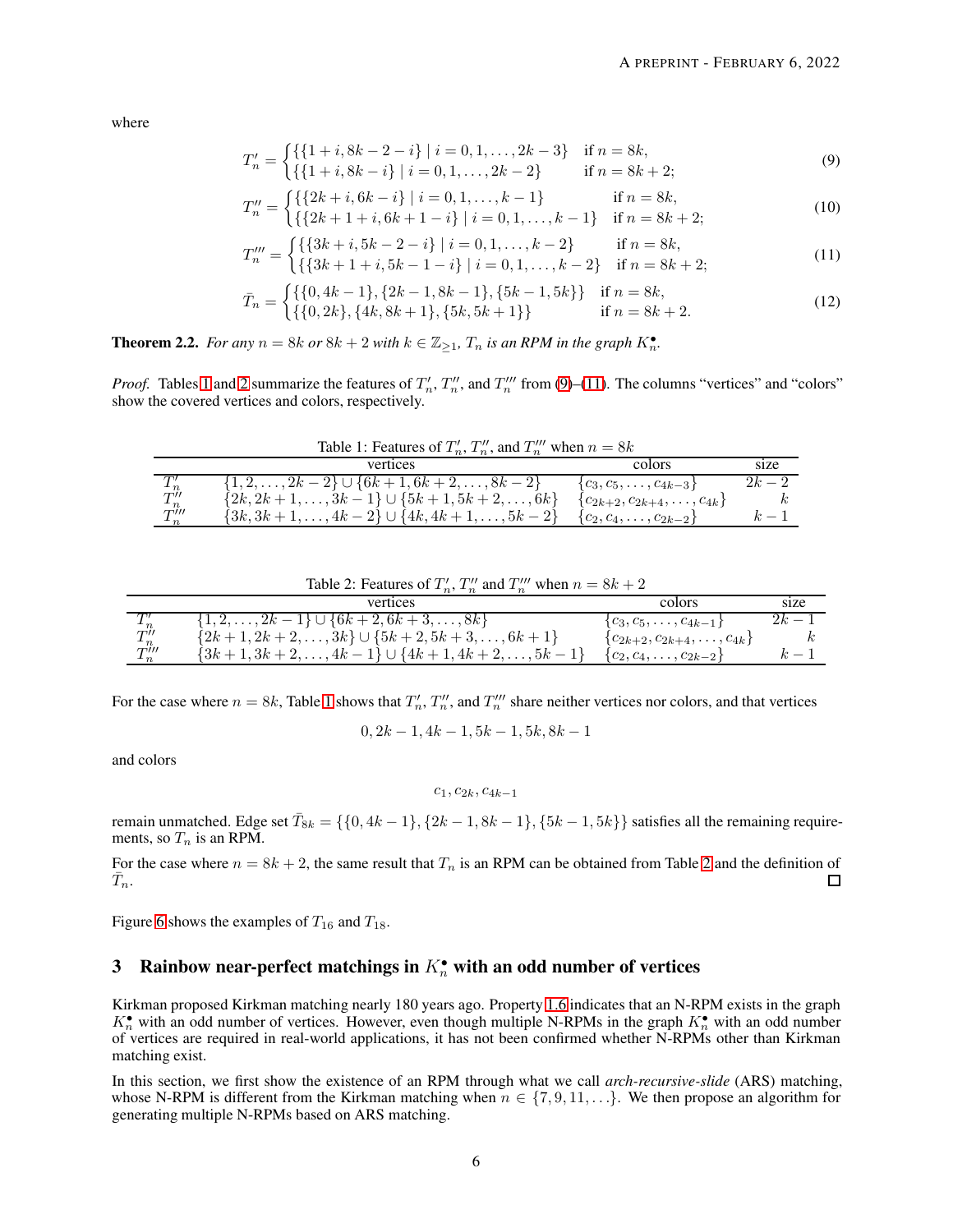#### 3.1 Arch-recursive-slide (ARS) matching

In general, any odd number  $n$  can be expressed as

$$
8k + 1, 8k + 3, 8k + 5, \text{or } 8k + 7 \qquad k \in \mathbb{Z}_{\geq 0}.\tag{13}
$$

For the graph  $K_n^{\bullet}$  with an odd number of vertices, we define the ARS matching  $\Xi_n$  as

<span id="page-6-1"></span><span id="page-6-0"></span>
$$
\Xi_n = \Xi'_n \cup \Xi''_n \cup \Xi'''_n \tag{14}
$$

where

$$
\Xi'_n = \begin{cases}\n\emptyset & \text{if } n = 1, \\
\{\{i, 2k - 1 - i\} \mid i = 0, 1, \dots, k - 1\} & \text{if } n = 8k + 1 \text{ or } n = 8k + 3, \\
\{\{i, 2k + 1 - i\} \mid i = 0, 1, \dots, k\} & \text{if } n = 8k + 5 \text{ or } n = 8k + 7;\n\end{cases}
$$
\n(15)

$$
\Xi''_n = \begin{cases}\n\emptyset & \text{if } n = 1, \\
\{(2k+i, 4k+1+2i) \mid i = 0, 1, \dots, 2k-1\} & \text{if } n = 8k+1, \\
\{(2k+i, 4k+1+2i) \mid i = 0, 1, \dots, 2k\} & \text{if } n = 8k+3, \\
\{(2k+2+i, 4k+4+2i) \mid i = 0, 1, \dots, 2k\} & \text{if } n = 8k+5, \\
\{(2k+2+i, 4k+4+2i) \mid i = 0, 1, \dots, 2k+1\} & \text{if } n = 8k+7;\n\end{cases}
$$
\n(16)

$$
\Xi_{n}''' = \begin{cases}\n\emptyset & \text{if } n = 1, \\
\{\{4k + 2i, 4k + 2j\} \mid \{i, j\} \in \Xi_{2k+1}\} & \text{if } n = 8k + 1, \\
\{\{4k + 2 + 2i, 4k + 2 + 2j\} \mid \{i, j\} \in \Xi_{2k+1}\} & \text{if } n = 8k + 3, \\
\{\{4k + 3 + 2i, 4k + 3 + 2j\} \mid \{i, j\} \in \Xi_{2k+1}\} & \text{if } n = 8k + 5, \\
\{\{4k + 5 + 2i, 4k + 5 + 2j\} \mid \{i, j\} \in \Xi_{2k+1}\} & \text{if } n = 8k + 7.\n\end{cases}
$$
\n(17)

We show  $\Xi_{33}$  as an example. According to [\(15\)](#page-6-0)–[\(16\)](#page-6-1), we obtain

<span id="page-6-3"></span><span id="page-6-2"></span>
$$
\Xi'_{33} = \{ \{0,7\}, \{1,6\}, \{2,5\}, \{3,4\} \},\tag{18}
$$

$$
\Xi_{33}^{\prime\prime} = \{ \{8, 17\}, \{9, 19\}, \{10, 21\}, \{11, 23\}, \{12, 25\}, \{13, 27\}, \{14, 29\}, \{15, 31\} \}.
$$
(19)

From recursive formulation [\(17\)](#page-6-2), to obtain  $\Xi_{33}^{\prime\prime\prime}$  we must compute  $\Xi_3$  and  $\Xi_9$  beforehand, as

$$
\begin{aligned}\n\Xi_3 &= \Xi_3' \cup \Xi_3'' \cup \Xi_3''' \\
&= \emptyset \cup \{\{0,1\}\} \cup \emptyset \\
&= \{\{0,1\}\}, \\
\Xi_9 &= \Xi_9' \cup \Xi_9'' \cup \Xi_9''' \\
&= \{\{0,1\}\} \cup \{\{2,5\}, \{3,7\}\} \cup \{\{4+2i,4+2j\} \mid \{i,j\} \in \Xi_3\} \\
&= \{\{0,1\}\} \cup \{\{2,5\}, \{3,7\}\} \cup \{\{4,6\}\} \\
&= \{\{0,1\}, \{2,5\}, \{3,7\}, \{4,6\}\}\n\end{aligned}
$$

Thus, by using [\(17\)](#page-6-2), we obtain  $\Xi_{33}'''$  as

<span id="page-6-5"></span><span id="page-6-4"></span>
$$
\Xi_{33}''' = \{ \{16+2i, 16+2j\} \mid \{i, j\} \in \Xi_9 \} \n= \{ \{16, 18\}, \{20, 26\}, \{22, 30\}, \{24, 28\} \}.
$$
\n(20)

Finally,  $\Xi_{33}$  is formed by [\(18\)](#page-6-3)–[\(20\)](#page-6-4):

$$
\begin{aligned}\n\Xi_{33} &= \Xi'_{33} \cup \Xi''_{33} \\
&= \{ \{0, 7\}, \{1, 6\}, \{2, 5\}, \{3, 4\}, \{8, 17\}, \{9, 19\}, \{10, 21\}, \{11, 23\}, \{12, 25\}, \{13, 27\}, \{14, 29\}, \{15, 31\} \\
&= \{16, 18\}, \{20, 26\}, \{22, 30\}, \{24, 28\} \}.\n\end{aligned}
$$
\n
$$
(21)
$$

The ARS matching  $\Xi_{33}$  is an RPM for the graph  $K_{33}^{\bullet}$  because the edges in [\(21\)](#page-6-5) share no common vertices and cover all colors. Figure [7](#page-12-1) shows  $\Xi_{33}$  and its corresponding N-RPM.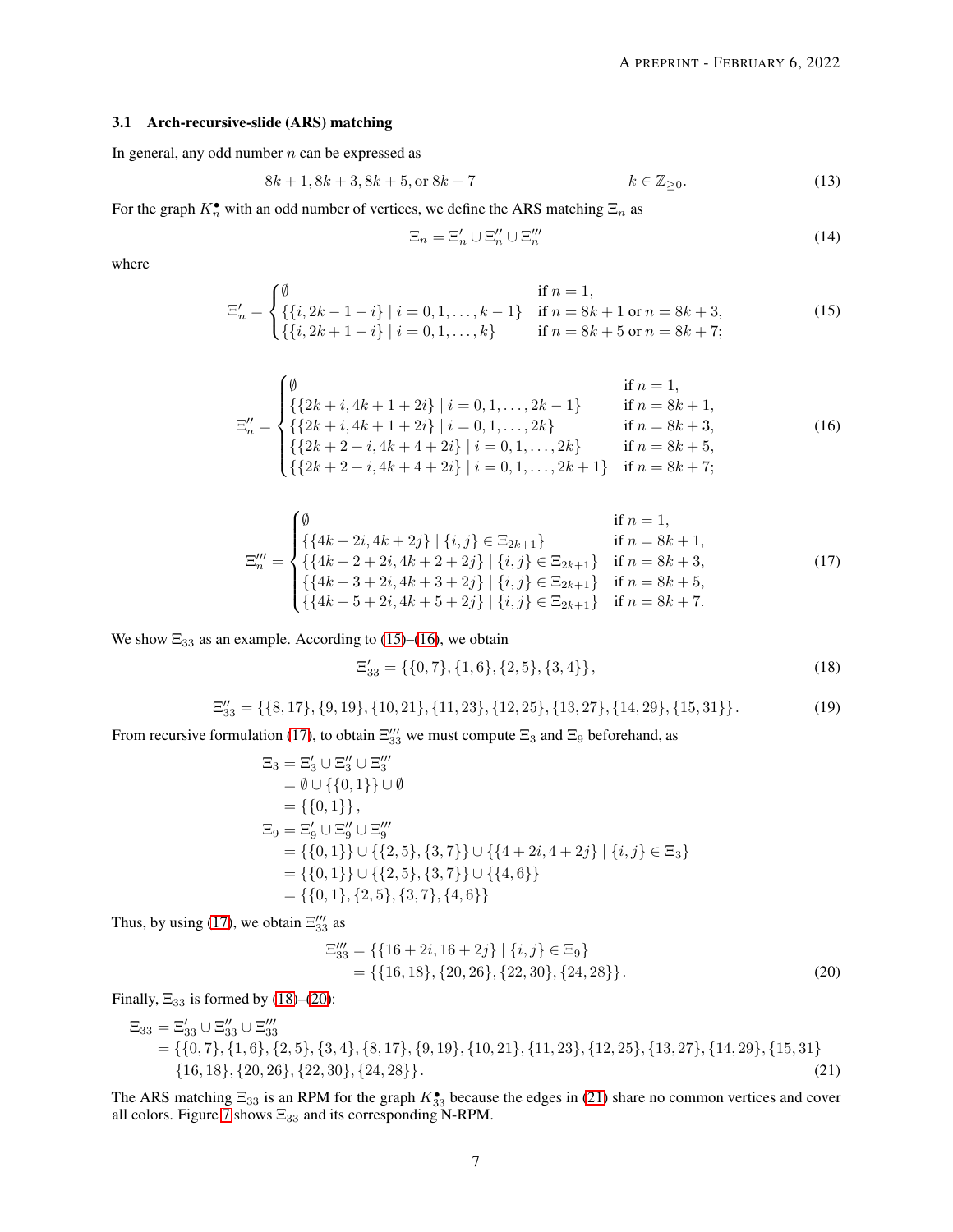In this paper, we call an RPM  $M$  in  $K_n^{\bullet}$  a *cuttable RPM* if

$$
\forall \{i,j\} \in M, |i-j| \le n - |i-j| \tag{22}
$$

holds. A necessary and sufficient condition for  $(22)$  is

<span id="page-7-5"></span><span id="page-7-0"></span>
$$
\forall \{i,j\} \in M, |i-j| \le \frac{n}{2}.\tag{23}
$$

Note that Kirkman matching  $M_n^{\text{kir}}$  is not cuttable where  $n \geq 3$ , but for any  $n \in \mathbb{Z}_{\geq 0}$ , matchings

$$
\operatorname{rot}\left(M_n^{\text{kir}}, \left\lfloor \frac{n+1}{4} \right\rfloor\right), \operatorname{rot}\left(M_n^{\text{kir}}, -\left\lfloor \frac{n+1}{4} \right\rfloor\right) \tag{24}
$$

are cuttable RPMs. Using this definition, we can prove that  $\Xi_n$  is an RPM:

<span id="page-7-4"></span>**Theorem 3.1.** For any odd number n, ARS matching  $\Xi_n$  is an RPM in the graph  $K_n^{\bullet}$ .

*Proof.* The proof is by mathematical induction. For any  $t \in \mathbb{Z}_{\geq 1}$ , let  $P(t)$  denote the statement that  $\Xi_n$  is a cuttable RPM for each  $n \in \{1, 3, 5, \ldots, 8t - 1\}.$ 

**Base step**  $(t = 1)$ :  $P(1)$  is true because according to [\(15\)](#page-6-0)–[\(17\)](#page-6-2)

$$
\Xi_1 = \emptyset,
$$
  
\n
$$
\Xi_3 = \{\{0, 1\}\},
$$
  
\n
$$
\Xi_5 = \{\{0, 1\}, \{2, 4\}\},
$$
  
\n
$$
\Xi_7 = \{\{0, 1\}, \{2, 4\}, \{3, 6\}\}.
$$

Each of these is an RPM in the corresponding graph  $K_n^{\bullet}$ , all involving edges  $\{i, j\}$ , satisfy  $|i - j| \le n/2$ . **Inductive step**  $P(t) \rightarrow P(t+1)$ : Fix some  $t \ge 1$ , assuming that

<span id="page-7-3"></span>Assumption 3.1. *for any*  $n \in \{1, 3, 5, \ldots, 8t - 1\}$ ,  $\Xi_n$  *is a cuttable RPM.* 

<span id="page-7-1"></span>To prove  $P(t + 1)$ , we must show that for any  $n \in \{8t + 1, 8t + 3, 8t + 5, 8t + 7\}$ ,  $\Xi_n$  is a cuttable RPM in the graph  $K_n^{\bullet}$ . Table [3](#page-7-1) summarizes the features of  $\Xi_n'$  and  $\Xi_n''$  according to [\(15\)](#page-6-0)–[\(16\)](#page-6-1), such as covered vertices (in the column "vertices"), covered colors (in the column "colors"), and size. Table [3](#page-7-1) shows that  $\Xi'_n$  and  $\Xi''_n$  share neither

|                  | $\Xi_n'$                                                         |                                          |                  |                                   |
|------------------|------------------------------------------------------------------|------------------------------------------|------------------|-----------------------------------|
| $\boldsymbol{n}$ | vertices                                                         | colors                                   | $ \Xi_n' $       | $\max_{\{i,j\}\in\Xi'_n}  i-j $   |
| $8k + 1$         | $\{0, 1, \ldots, 2k-1\}$                                         | $\{c_1, c_3, \ldots, c_{2k-1}\}$         |                  | $2k-1$                            |
| $8k+3$           | $\{0, 1, \ldots, 2k-1\}$                                         | $\{c_1, c_3, \ldots, c_{2k-1}\}\$        | $\boldsymbol{k}$ | $2k-1$                            |
| $8k+5$           | $\{0, 1, \ldots, 2k+1\}$                                         | $\{c_1, c_3, \ldots, c_{2k+1}\}\$        | $k+1$            | $2k+1$                            |
| $8k+7$           | $\{0, 1, \ldots, 2k+1\}$                                         | $\{c_1, c_3, \ldots, c_{2k+1}\}\$        | $k+1$            | $2k+1$                            |
|                  | $\Xi''_n$                                                        |                                          |                  |                                   |
| $\boldsymbol{n}$ | vertices                                                         | colors                                   | $ \Xi''_n $      | $\max_{\{i,j\}\in \Xi''_n}  i-j $ |
| $8k + 1$         | $\{2k, 2k+1, \ldots, 4k-1\} \cup \{4k+1, 4k+3, \ldots, 8k-1\}$   | ${c_{2k+1}, c_{2k+2}, \ldots, c_{4k}}$   | 2k               | 4k                                |
| $8k+3$           | $\{2k, 2k+1, \ldots, 4k\} \cup \{4k+1, 4k+3, \ldots, 8k+1\}$     | ${c_{2k+1}, c_{2k+2}, \ldots, c_{4k+1}}$ | $2k+1$           | $4k+1$                            |
| $8k+5$           | $\{2k+2, 2k+3, \ldots, 4k+2\} \cup \{4k+4, 4k+6, \ldots, 8k+4\}$ | ${c_{2k+2}, c_{2k+3}, \ldots, c_{4k+2}}$ | $2k+1$           | $4k+2$                            |
| $8k+7$           | ${2k+2, 2k+3, , 4k+3} \cup {4k+4, 4k+6, , 8k+6}$                 | ${c_{2k+2}, c_{2k+3}, \ldots, c_{4k+3}}$ | $2k+2$           | $4k+3$                            |

| Table 3: Features of $\Xi_n$ and $\Xi_n''$ |  |  |  |
|--------------------------------------------|--|--|--|
|--------------------------------------------|--|--|--|

<span id="page-7-2"></span>common vertices nor colors. The values in the last column indicate that statement  $|i - j| \le n/2$  holds for all edges  $\{i,j\} \in \Xi'_n \cup \Xi''_n$ . Table [4](#page-7-2) lists the unmatched vertices and colors to be considered in  $\Xi''''_{8t+1}, \Xi'''_{8t+3}, \Xi'''_{8t+5}$ , and  $\Xi_{8t+7}''$ . From  $t \ge 1$  and Assumption [3.1,](#page-7-3)  $\Xi_{2t+1}$  is a cuttable RPM for the graph  $K_{2t+1}^{\bullet}$ , using 2t distinct vertices in

| Table 4: Unmatched vertices and colors |                                |                                 |  |
|----------------------------------------|--------------------------------|---------------------------------|--|
| n                                      | vertices                       | colors                          |  |
| $8t+1$                                 | $\{4t, 4t+2, \ldots, 8t\}$     | $\{c_2, c_4, \ldots, c_{2t}\}\$ |  |
| $8t+3$                                 | $\{4t+2, 4t+4, \ldots, 8t+2\}$ | $\{c_2, c_4, \ldots, c_{2t}\}\$ |  |
| $8t+5$                                 | $\{4t+3, 4t+5, \ldots, 8t+3\}$ | $\{c_2, c_4, \ldots, c_{2t}\}\$ |  |
| $8t + 7$                               | $\{4t+5, 4t+7, \ldots, 8t+5\}$ | ${c_2, c_4, \ldots, c_{2t}}$    |  |

 $\{0, 1, \ldots, 2t\}$ . Thus,  $\Xi_{8t+1}'''$ ,  $\Xi_{8t+3}'''$ ,  $\Xi_{8t+5}'''$ , and  $\Xi_{8t+7}'''$  constructed by [\(17\)](#page-6-2) cover 2t distinct vertices in the column "vertices" in Table [4.](#page-7-2)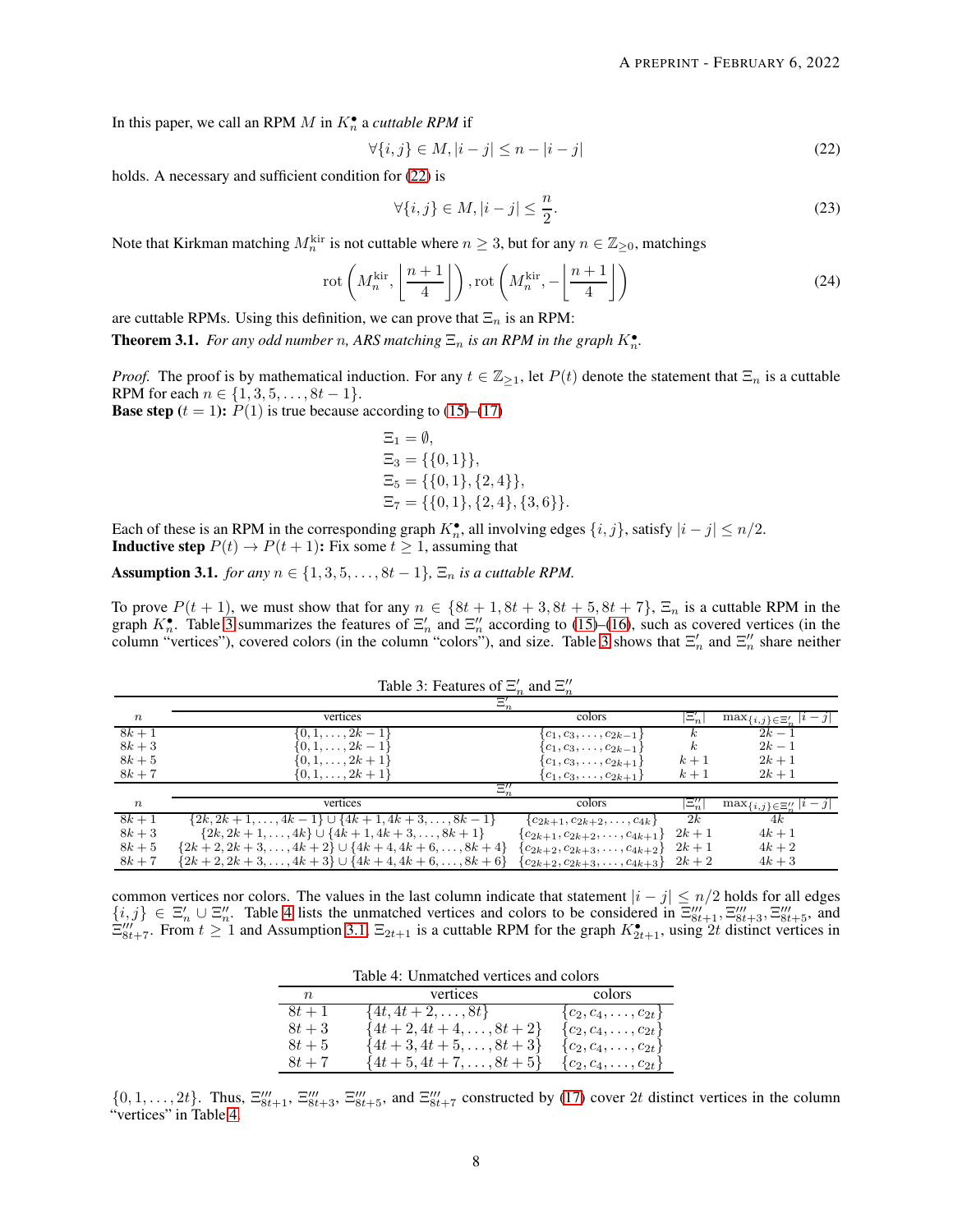We next show that all colors in the column "colors" are covered. Assumption [3.1](#page-7-3) guarantees that

$$
\{|i-j| \mid \{i,j\} \in \Xi_{2t+1}\} = \{1,2,\ldots,t\},\tag{25}
$$

so  $\Xi_{8t+1}''$ ,  $\Xi_{8t+3}'''$ ,  $\Xi_{8t+5}'''$ , and  $\Xi_{8t+7}'''$  constructed by [\(17\)](#page-6-2) cover all colors in the column "colors" in Table [4.](#page-7-2) Note that  $(25)$  also indicates that

<span id="page-8-0"></span>
$$
|i - j| \le 2t \le n/2
$$

holds for each  $\{i, j\}$  in  $\Xi_{8t+1}'''$ ,  $\Xi_{8t+3}'''$ ,  $\Xi_{8t+5}'''$ , and  $\Xi_{8t+7}'''$ .

Therefore, for each  $n \in \{8t+1, 8t+3, 8t+5, 8t+7\}$ ,  $\Xi_n$  is an RPM in  $K_n^{\bullet}$ , and  $|i-j| \leq n/2$  holds for all edges  $\{i, j\}$  in  $\Xi_n$ . П

For  $n \in \{1,3,5\}$ , all RPMs in the graph  $K_n^{\bullet}$  are rooted from the same N-RPM. However, if  $n \in \{7,9,...\}$ , the N-RPM of ARS matching is different from Kirkman matching  $M_n^{\text{kir}}$  in the graph  $K_n^{\bullet}$ :

**Property 3.1.** *For any*  $n \in \{7, 9, 11, ...\}$ , *norm* $(\Xi_n) \neq M_n^{\text{kir}}$ .

*Proof.* From the definition of  $\Xi''_n$  in [\(16\)](#page-6-1),  $|\Xi''_n| \ge 2$  holds when  $n \in \{7, 9, \ldots\}$ . When  $n = 8k + 1$  or  $n = 8k + 3$ , edges  $\{2k, 4k+1\}$  and  $\{2k+1, 4k+3\}$  belong to  $\Xi''_n$ . If we arrange vertices  $0, 1, \ldots, n-1$  around a cycle in clockwise order, these two edges cross each other, and this cannot be changed by applying reverse and rotation operators. However, all edges in Kirkman matching  $M_n^{\text{kir}}$  are parallel, so the N-RPM of ARS matching is different from  $M_n^{\text{kir}}$  if  $n = 8k + 1$ or  $n = 8k + 3$ . For  $n = 8k + 5$  or  $n = 8k + 7$ , the same holds for edges  $\{2k + 2, 4k + 4\}$  and  $\{2k + 3, 4k + 6\}$  in  $\Xi''_n$ .  $\Box$ 

## 3.2 Generating many N-RPMs based on ARS matching

We showed in the previous subsection that the ARS matching  $\Xi_n = \Xi'_n \cup \Xi''_n \cup \Xi''_n$  is an RPM in  $K_n^{\bullet}$  if n is odd. In this subsection, we propose a method for generating many N-RPMs, based on the idea that valid variants of  $\Xi_{2k+1}'''$ lead to RPMs whose N-RPMs are different.

Given an RPM M in  $K_n^{\bullet}$  where n is odd, we consider the following functions  $f(M)$  and  $g(M)$ :

$$
f(M) = \begin{cases} \text{rot}(M, -2k) & \text{if } n = 8k + 1 \text{ or } n = 8k + 3, \\ \text{rot}(M, -2k - 2) & \text{if } n = 8k + 5 \text{ or } n = 8k + 7; \end{cases} \tag{26}
$$

$$
g(M) = \begin{cases} \text{rot}(\text{rev}(M), 2k) & \text{if } n = 8k + 1 \text{ or } n = 8k + 3, \\ \text{rot}(\text{rev}(M), 2k + 2) & \text{if } n = 8k + 5 \text{ or } n = 8k + 7. \end{cases}
$$
(27)

From Property [1.1,](#page-1-3) Property [1.4,](#page-2-4) and Theorem [3.1,](#page-7-4)  $f(\Xi_n)$ , rev $(\Xi_n)$ , and  $g(\Xi_n)$  are RPMs in  $K_n^{\bullet}$ . Note that the four RPMs  $\Xi_n$ ,  $f(\Xi_n)$ , rev $(\Xi_n)$ , and  $g(\Xi_n)$  are all cuttable, and each is rooted from the same N-RPM by Property [1.8.](#page-3-4)

We demonstrate how to generate many N-RPMs by example. In [\(21\)](#page-6-5), we showed that  $\Xi_{33} = \Xi'_{33} \cup \Xi''_{33} \cup \Xi'''_{33}$  is an RPM in  $K_{33}^{\bullet}$ . We used  $\Xi_9$  in constructing  $\Xi_{33}''$ . If we use  $f(\Xi_9)$ , rev $(\Xi_9)$  and  $g(\Xi_9)$  instead of  $\Xi_9$  when constructing  $\Xi''_{33}$ , RPMs whose N-RPMs are different can be obtained for  $K_{33}^{\bullet}$ . Note that other cuttable RPMs such as  $rot(M_9^{\text{kir}}, 2)$ and  $\text{rot}(M_9^{\text{kir}}, -2)$  in [\(24\)](#page-7-5) are also valid alternatives to  $\Xi_9$ .

Let  $\Xi_n'''(M)$  denote

<span id="page-8-1"></span>
$$
\Xi_{n}'''(M) = \begin{cases} \{\{4k+2i, 4k+2j\} \mid \{i, j\} \in M\} & \text{if } n = 8k+1, \\ \{\{4k+2+2i, 4k+2+2j\} \mid \{i, j\} \in M\} & \text{if } n = 8k+3, \\ \{\{4k+3+2i, 4k+3+2j\} \mid \{i, j\} \in M\} & \text{if } n = 8k+5, \\ \{\{4k+5+2i, 4k+5+2j\} \mid \{i, j\} \in M\} & \text{if } n = 8k+7. \end{cases}
$$
(28)

We design a collection of RPMs  $F_n$  in the graph  $K_n^{\bullet}$  as

$$
F_n = \n\begin{cases}\n\{\emptyset\} & \text{if } n = 1, \\
\{\Xi'_n \cup \Xi''_n \cup \Xi'''_n(M) \mid M \in F_{2k+1}\} & \text{if } n = 1, \\
\cup \{\Xi'_n \cup \Xi''_n \cup \Xi'''_n(f(M)) \mid M \in F_{2k+1}\} & \text{(30)} \\
\cup \{\Xi'_n \cup \Xi''_n \cup \Xi'''_n(\text{rev}(M)) \mid M \in F_{2k+1}\} & \text{if } n = 8k+1, 8k+3, 8k+5, 8k+7.\n\end{cases}
$$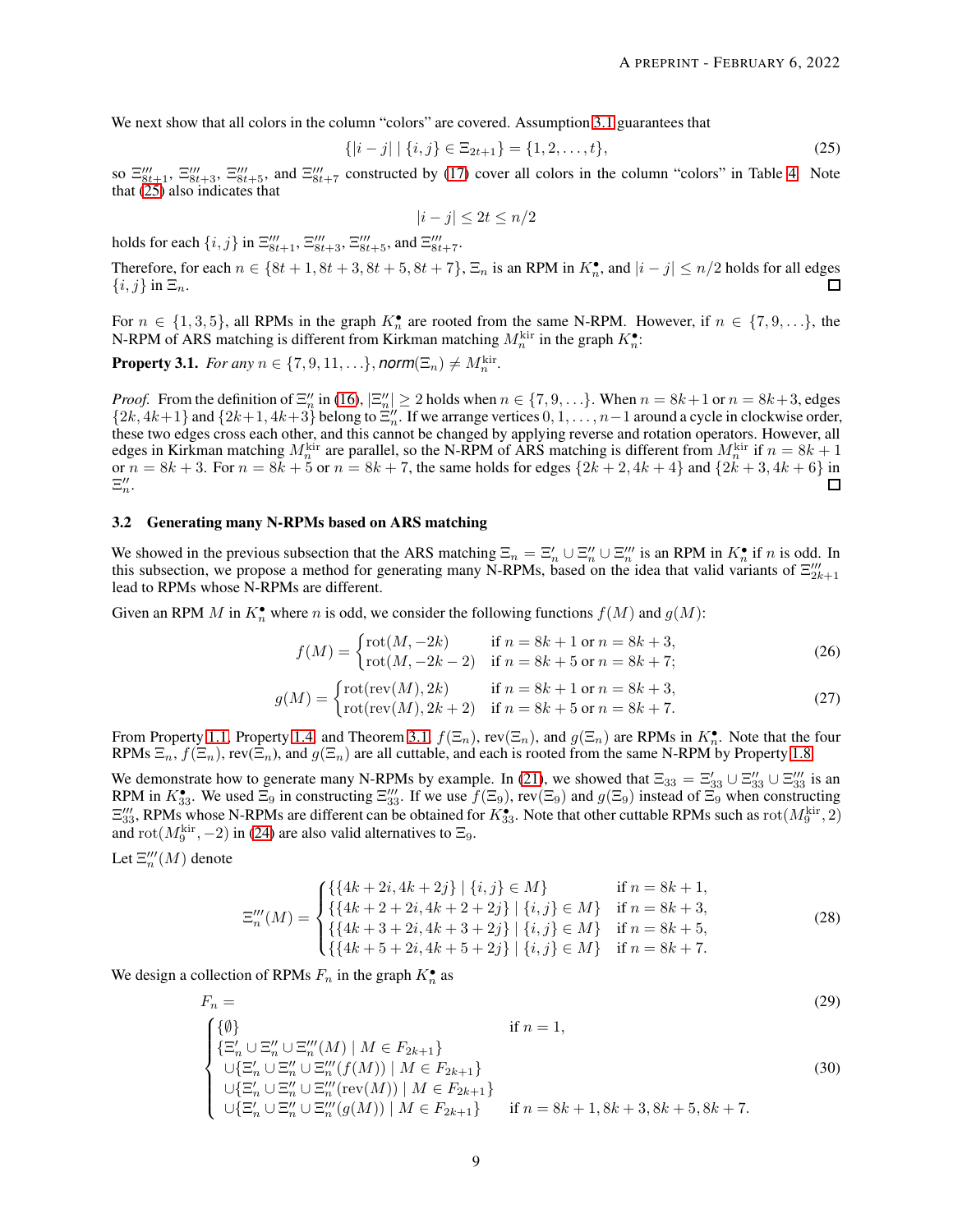Using this method, we obtain  $\Theta(n)$  different N-RPMs in the graph  $K_n^{\bullet}$ , where n is odd.

The following confirms the size of  $F_n$  in detail. For  $n = 1$ , we obtain  $|F_n| = 1$  from [\(29\)](#page-8-1); For  $n = 3, 5, 7$ , we construct  $F_n$  based on  $F_1 = \{\emptyset\}$ . Since  $\emptyset = \mathrm{rev}(\emptyset) = f(\emptyset) = g(\emptyset)$ ,  $F_n = \{\Xi_n\}$  holds for  $n = 3, 5, 7$ . When  $M = \Xi_3$ or  $M = \Xi_5$ , since  $M = g(M)$  and rev $(M) = f(M)$  hold for  $n = 9, 11, \ldots, 23, F_n$  based on  $\Xi_3, \Xi_5$  has 2 elements. For the other  $n = 8k + i$ ,  $i \in \{1, 3, 5, 7\}$ ,  $|F_n| = 4|F_{2k+1}|$  holds.

<span id="page-9-12"></span>From the observations above, we can enumerate the size of  $F_n$  as in Table [5,](#page-9-12) where values in the column " $|F_n|$ " were confirmed by computational experiments.

| $n_{\cdot}$                | $2k+1$                   | $ F_n $       |
|----------------------------|--------------------------|---------------|
| 1, 3, 5, 7                 | $\mathbf{1}$             |               |
| $9, 11, \ldots, 23$        | 3,5                      | $\mathcal{L}$ |
| $25, 27, \ldots, 31$       |                          | 4             |
| $33, 35, \ldots, 95$       | $9, 11, \ldots, 23$      | 8             |
| $97, 99, \ldots, 127$      | $25, 27, \ldots, 31$     | 16            |
| $129, 131, \ldots, 383$    | $33, 35, \ldots, 95$     | 32            |
| $385, 387, \ldots, 511$    | $97, 99, \ldots, 127$    | 64            |
| $513, 515, \ldots, 1535$   | $129, 131, \ldots, 383$  | 128           |
| $1537, 1539, \ldots, 2047$ | $385, 387, \ldots, 511$  | 256           |
| $2049, 2051, \ldots, 6143$ | $513, 515, \ldots, 1535$ | 512           |

Table 5: The size of  $F_n$  confirmed by computational experiments

## Acknowledgement

This work was supported by JSPS KAKENHI [Grant No.19K11843].

### <span id="page-9-0"></span>**References**

- <span id="page-9-1"></span>[1] Michael R Garey and David S Johnson. *Computers and intractability*, volume 174. freeman San Francisco, 1979.
- [2] Guillem Perarnau and Oriol Serra. Rainbow perfect matchings in complete bipartite graphs: existence and counting. *Combinatorics, Probability and Computing*, 22(5):783–799, 2013.
- <span id="page-9-2"></span>[3] María del Pilar Cano Vila, Guillem Perarnau, and Oriol Serra Albó. Rainbow perfect matchings in r-partite graph structures. *Electronic notes in discrete mathematics*, 54:193–198, 2016.
- <span id="page-9-3"></span>[4] Matthew Coulson and Guillem Perarnau. Rainbow matchings in dirac bipartite graphs. *Random Structures & Algorithms*, 55(2):271–289, 2019.
- <span id="page-9-4"></span>[5] Deepak Bal, Patrick Bennett, Xavier Pérez-Giménez, and Paweł Prałat. Rainbow perfect matchings and hamilton cycles in the random geometric graph. *Random Structures & Algorithms*, 51(4):587–606, 2017.
- <span id="page-9-5"></span>[6] Deepak Bal and Alan Frieze. Rainbow matchings and hamilton cycles in random graphs. *Random Structures & Algorithms*, 48(3):503–523, 2016.
- <span id="page-9-6"></span>[7] Guanghui Wang and Hao Li. Heterochromatic matchings in edge-colored graphs. *the electronic journal of combinatorics*, pages R138–R138, 2008.
- <span id="page-9-7"></span>[8] Timothy D LeSaulnier, Christopher Stocker, Paul S Wenger, and Douglas B West. Rainbow matching in edgecolored graphs. *The Electronic Journal of Combinatorics [electronic only]*, 17(1):v17i1n26–pdf, 2010.
- <span id="page-9-8"></span>[9] Alexandr Kostochka and Matthew Yancey. Large rainbow matchings in edge-coloured graphs. *Combinatorics, Probability and Computing*, 21(1-2):255–263, 2012.
- <span id="page-9-9"></span>[10] Allan Lo. Existences of rainbow matchings and rainbow matching covers. *Discrete Mathematics*, 338(11):2119– 2124, 2015.
- <span id="page-9-10"></span>[11] Guanghui Wang. Rainbow matchings in properly edge colored graphs. *the electronic journal of combinatorics*, pages P162–P162, 2011.
- <span id="page-9-11"></span>[12] Jennifer Diemunsch, Michael Ferrara, Casey Moffatt, Florian Pfender, and Paul S Wenger. Rainbow matchings of size\delta (g) in properly edge-colored graphs. *arXiv preprint arXiv:1108.2521*, 2011.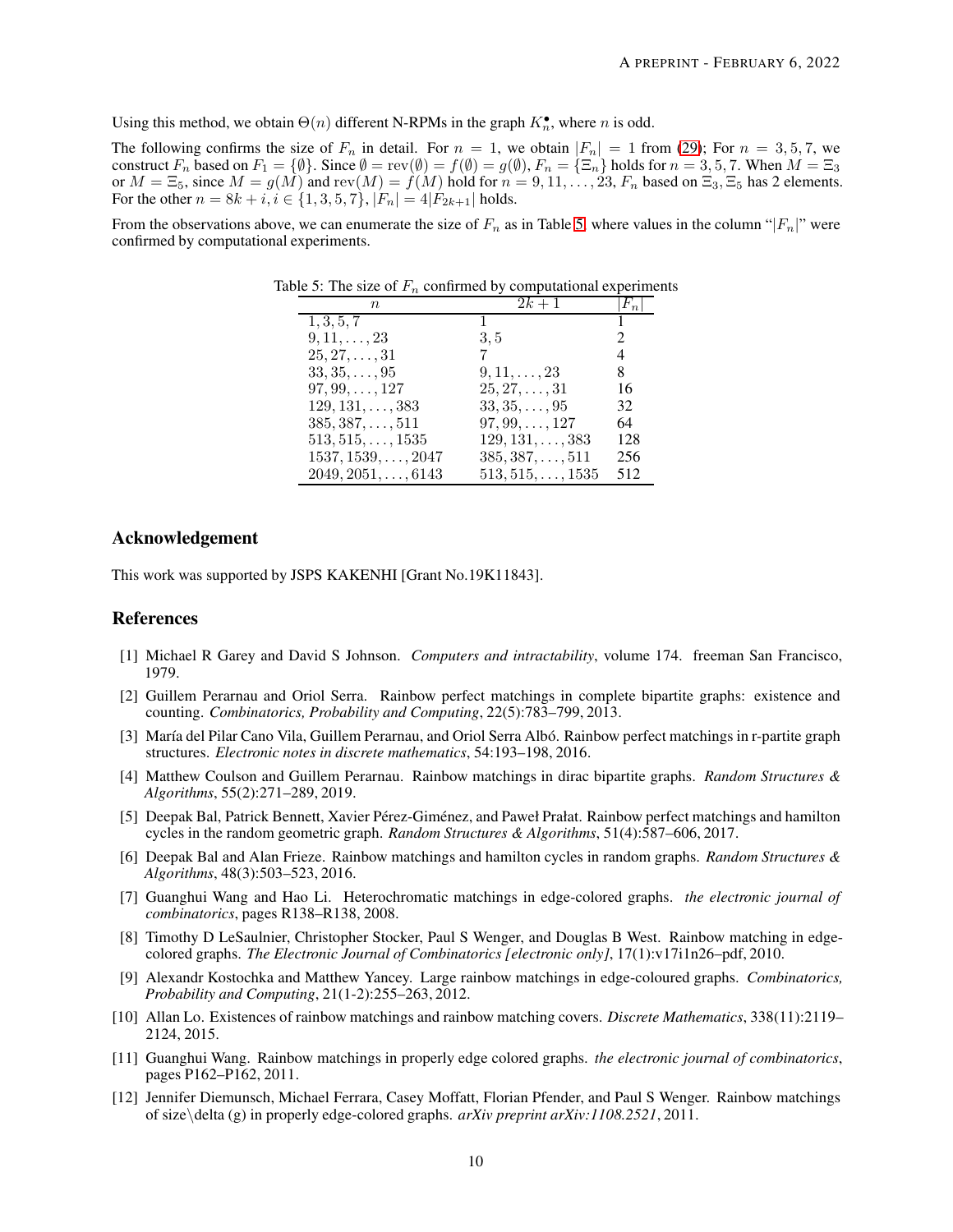- <span id="page-10-0"></span>[13] András Gyárfás and Gábor N Sárközy. Rainbow matchings and cycle-free partial transversals of latin squares. *Discrete Mathematics*, 327:96–102, 2014.
- <span id="page-10-1"></span>[14] Ron Aharoni, Eli Berger, Maria Chudnovsky, David Howard, and Paul Seymour. Large rainbow matchings in general graphs. *European Journal of Combinatorics*, 79:222–227, 2019.
- <span id="page-10-2"></span>[15] Jasine Babu, L Sunil Chandran, and Krishna Vaidyanathan. Rainbow matchings in strongly edge-colored graphs. *Discrete Mathematics*, 338(7):1191–1196, 2015.
- <span id="page-10-3"></span>[16] Guanghui Wang, Guiying Yan, and Xiaowei Yu. Existence of rainbow matchings in strongly edge-colored graphs. *Discrete Mathematics*, 339(10):2457–2460, 2016.
- <span id="page-10-4"></span>[17] Yangyang Cheng, Ta Sheng Tan, and Guanghui Wang. A note on rainbow matchings in strongly edge-colored graphs. *Discrete Mathematics*, 341(10):2762–2767, 2018.
- <span id="page-10-5"></span>[18] Mikio Kano and Xueliang Li. Monochromatic and heterochromatic subgraphs in edge-colored graphs-a survey. *Graphs and Combinatorics*, 24(4):237–263, 2008.
- <span id="page-10-6"></span>[19] Shinya Fujita, Atsushi Kaneko, Ingo Schiermeyer, and Kazuhiro Suzuki. A rainbow k-matching in the complete graph with r colors. *the electronic journal of combinatorics*, pages R51–R51, 2009.
- <span id="page-10-7"></span>[20] Ruth Haas and Michael Young. The anti-ramsey number of perfect matching. *Discrete Mathematics*, 312(5):933– 937, 2012.
- <span id="page-10-8"></span>[21] Shinya Fujita, Colton Magnant, and Kenta Ozeki. Rainbow generalizations of ramsey theory: a survey. *Graphs and Combinatorics*, 26(1):1–30, 2010.
- <span id="page-10-10"></span><span id="page-10-9"></span>[22] Dominique De Werra. Geography, games and graphs. *Discrete Applied Mathematics*, 2(4):327–337, 1980.
- <span id="page-10-11"></span>[23] Dominique De Werra. Scheduling in sports. *Studies on Graphs and Discrete Programming*, 11:381–395, 1981.
- [24] Tiago Januario, Sebastián Urrutia, Celso C Ribeiro, and Dominique De Werra. Edge coloring: A natural model for sports scheduling. *European Journal of Operational Research*, 254(1):1–8, 2016.
- <span id="page-10-13"></span><span id="page-10-12"></span>[25] T.P. Kirkman. On a problem in combinations. *The Cambridge and Dublin Mathematical Journal*, 2:191–204, 1847.
- [26] Dries R Goossens and Frits CR Spieksma. Soccer schedules in europe: an overview. *Journal of scheduling*, 15(5):641–651, 2012.
- <span id="page-10-14"></span>[27] Ryuhei Miyashiro and Tomomi Matsui. Minimizing the carry-over effects value in a round-robin tournament. In *Proceedings of the 6th International Conference on the Practice and Theory of Automated Timetabling*, pages 460–463. PATAT, 2006.
- <span id="page-10-15"></span>[28] Erik Lambrechts, Annette MC Ficker, Dries R Goossens, and Frits CR Spieksma. Round-robin tournaments generated by the circle method have maximum carry-over. *Mathematical Programming*, 172(1-2):277–302, 2018.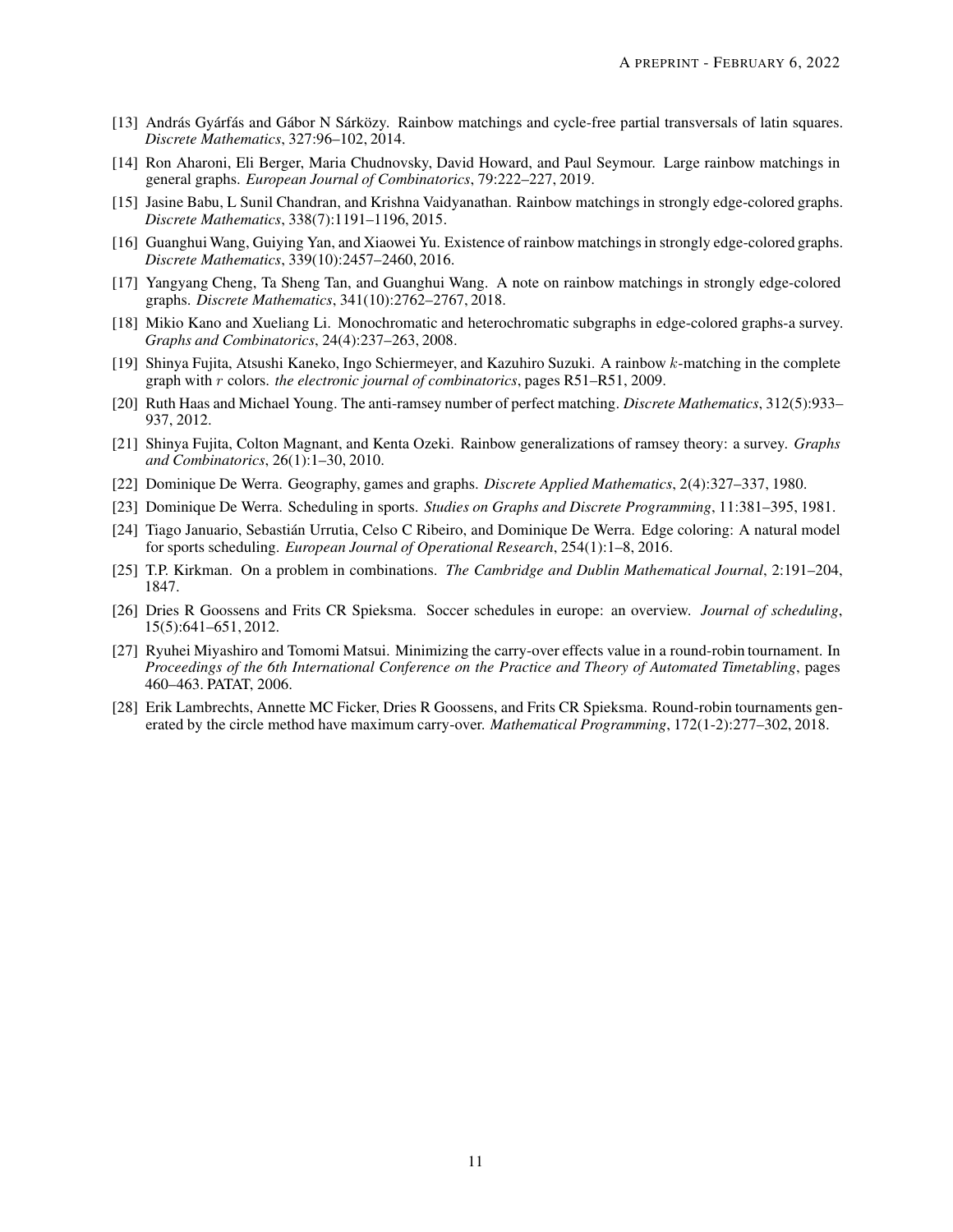<span id="page-11-0"></span>

Figure 5: Feasible schedule of 8 teams based on a perfect rainbow matching of  $K_7^{\bullet}$